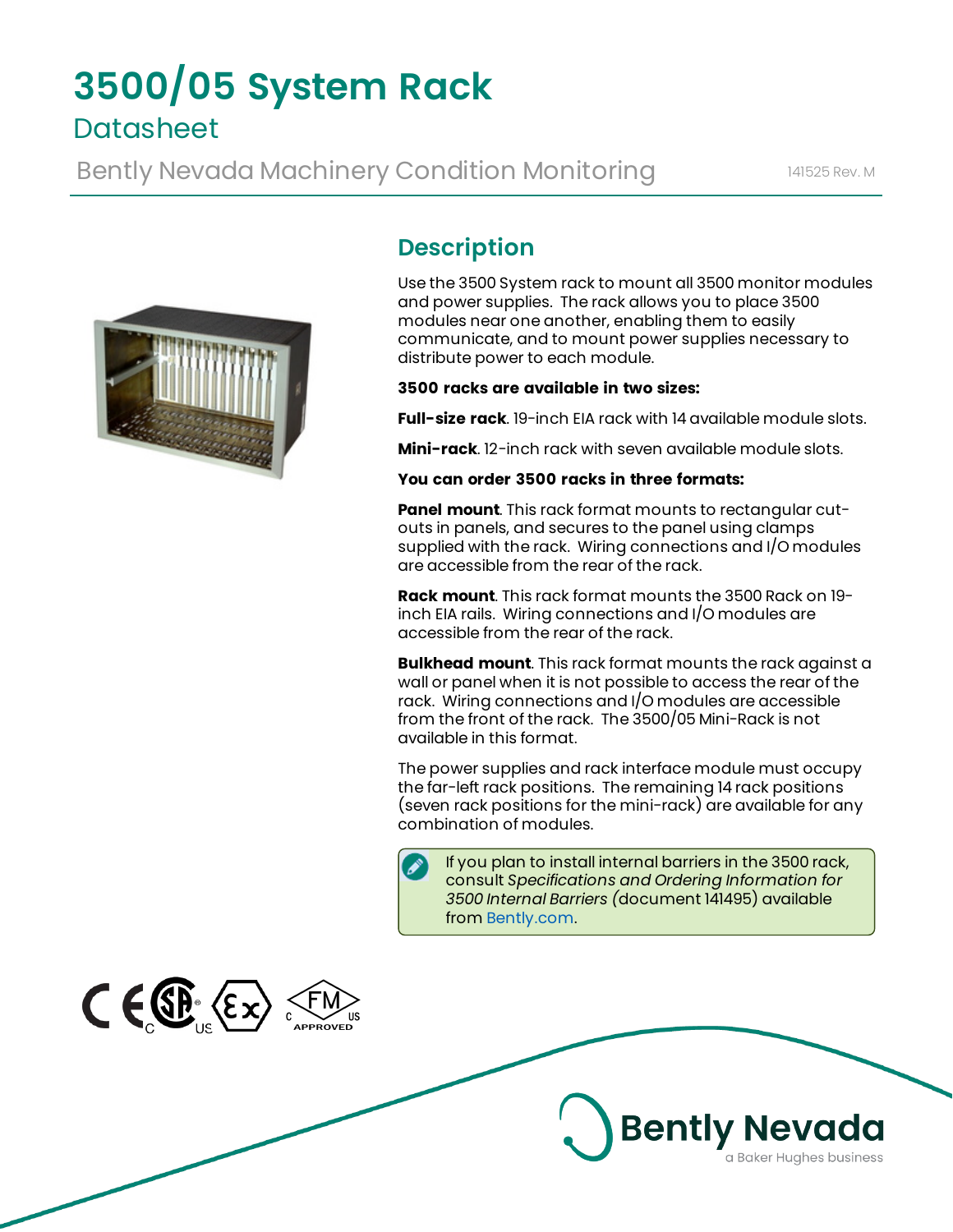### **Compliance and Certifications**

#### **FCC**

This device complies with part 15 of the FCC Rules. Operation is subject to the following two conditions:

- This device may not cause harmful interference.
- This device must accept any interference received, including interference that may cause undesired operation.

#### **EMC**

European Community Directive:

EMC Directive 2014/30/EU

Standards:

EN 61000-6-2 Immunity for Industrial Environments

EN 61000-6-4 Emissions for Industrial Environments

### **Electrical Safety**

European Community Directive:

LV Directive 2014/35/EU

Standards:

EN 61010-1

European Community Directive:

RoHS Directive 2011/65/EU

ABS - Marine and Offshore Applications

DNV GL Rules for Classification – Ships, Offshore Units, and High Speed and Light Craft

### **Hazardous Area Approvals**



For the detailed listing of country and product specific approvals, refer to the *Approvals Quick Reference Guide* (108M1756) available from [Bently.com.](http://www.bently.com/)

### **CSA/NRTL/C**

Class I, Zone 2: AEx/Ex nA nC ic IIC T4 Gc; Class I, Zone 2: AEx/Ex ec nC ic IIC T4 Gc; Class I, Division 2, Groups A, B, C, and D;

T4 @ Ta= -20˚C to +65˚C (-4˚F to +149˚F) When installed per drawing 149243 or 149244.

### **ATEX/IECEx**

 $\langle \epsilon x \rangle_{\text{II} 3 \text{G}}$ 

Ex nA nC ic IIC T4 Gc Ex ec nC ic IIC T4/T5 Gc

T4 @ Ta= $-20^{\circ}$ C to  $+65^{\circ}$ C  $(-4^{\circ}$ F to  $+149^{\circ}$ F) When installed per drawing 149243 or 149244.

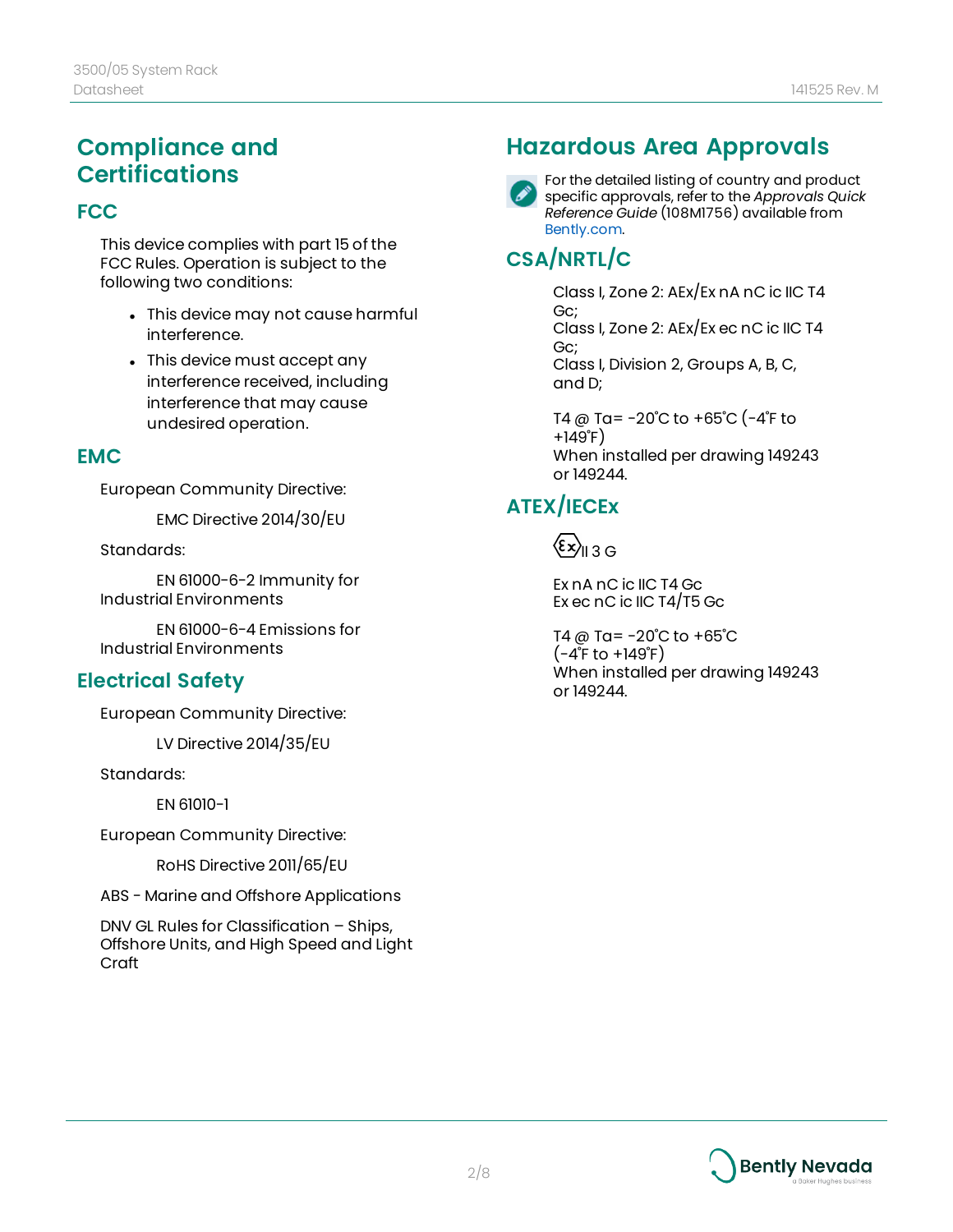# **Ordering Considerations**

Racks with Internal Barriers installed require a 3500/04-01 Internal Barrier Earthing Module to provide the IS Earth connection to the 3500/05 rack. This earthing module requires a dedicated rack position.

The 3500/93 System Display A01 System Face Mount option is incompatible with the 3500/05 Mini-rack.

The 3500/05 mini-rack is not available in the Bulkhead Mount option.

The 3500/06 weatherproof housing is not compatible with the 3500/05 Bulkhead Mount option.

When using a 3500 mini-rack in an EIA rack, a 144863-01 19-inch EIA Adapter Panel is required.

The 3500 mini-rack requires Version 2.70 or later of the 3500/01 Software.

# **Ordering Information**

For the detailed listing of country and product  $\mathscr{S}$ specific approvals, refer to the *Approvals Quick Reference Guide* (108M1756) available from [Bently.com.](http://www.bently.com/)

### **Product Description**

#### **3500/05-AA-BB-CC-DD-EE**

|    | <b>A: Rack Size</b>                                               |
|----|-------------------------------------------------------------------|
| 01 | 19-inch Rack (14 module slots)                                    |
| 02 | 12-inch Mini-Rack (7 module slots)                                |
|    | <b>B: Mounting Options</b>                                        |
| 01 | Panel Mount Option, Full-Size Rack                                |
| 02 | Rack Mount Option, Full-Size Rack (mounts to<br>19-inch EIA Rack) |
| 03 | Bulkhead Mount Option (not available in<br>Mini-Rack)             |
| 04 | Panel Mount Option, Mini-Rack                                     |
| 05 | Rack Mount Option, Mini-Rack                                      |
|    | <b>C: Agency Approval Option</b>                                  |
| 00 | None                                                              |
| 01 | CSA/NRTL/C (Class 1, Division 2)                                  |
|    |                                                                   |

- **02** ATEX/IECEx/CSA (Class 1, Zone 2)
- **D: Reserved**
- **00** None

**E: European Compliance Option**

**01** CE

#### **Spares**

| Part Number                                                          | <b>Description</b>                                                            |  |  |
|----------------------------------------------------------------------|-------------------------------------------------------------------------------|--|--|
| Half-height Module Adapter                                           |                                                                               |  |  |
| 125388-01                                                            | Half-height module Internal Chassis<br>$($ qty 1)                             |  |  |
| 125565-01                                                            | Half-height Module Card Guide (qty<br>$_{1)}$                                 |  |  |
| 04300111                                                             | Screws for half-height Module<br>Internal Chassis (qty 3)                     |  |  |
| <b>Blank Cover Kit</b><br><b>Power Supply</b>                        |                                                                               |  |  |
| 131150-01                                                            | Power Supply Blank Front Panel (qty 1,<br>includes screws)                    |  |  |
| 128085-01                                                            | Power Supply Input Connector Cover<br>(qty 1) Order part 04310251 for screws. |  |  |
| 04310251                                                             | Screws for Power Supply Input Cover<br>$\left($ qty 2 $\right)$               |  |  |
| Full-height Blank Monitor Cover Kit Order as<br>130768-01. Includes: |                                                                               |  |  |
| 130944-01                                                            | Full-height Monitor Blank Front Panel<br>(qty 1, includes screws)             |  |  |
| 128031-01                                                            | I/O Module Cover (qty 1) Order part<br>04310251 for screws.                   |  |  |
| 04310251                                                             | Screw for I/O Module Cover (qty 2)                                            |  |  |
| Half-height Blank Monitor Cover Kit                                  |                                                                               |  |  |
| 131151-01                                                            | Half-height Blank Front Panel Cover<br>(qty 1, includes screws)               |  |  |
| <b>Miscellaneous Components</b>                                      |                                                                               |  |  |
| 00561941                                                             | TMR/SIM jumper (installed on the<br>3500 backplane)                           |  |  |
| 144863-01                                                            | Adapter Panel, Mini-rack, 19-inch                                             |  |  |
| 129766-01                                                            | Rack Installation and Maintenance<br>Manual                                   |  |  |
| 130432-01                                                            | <b>Field Wiring Diagrams</b>                                                  |  |  |

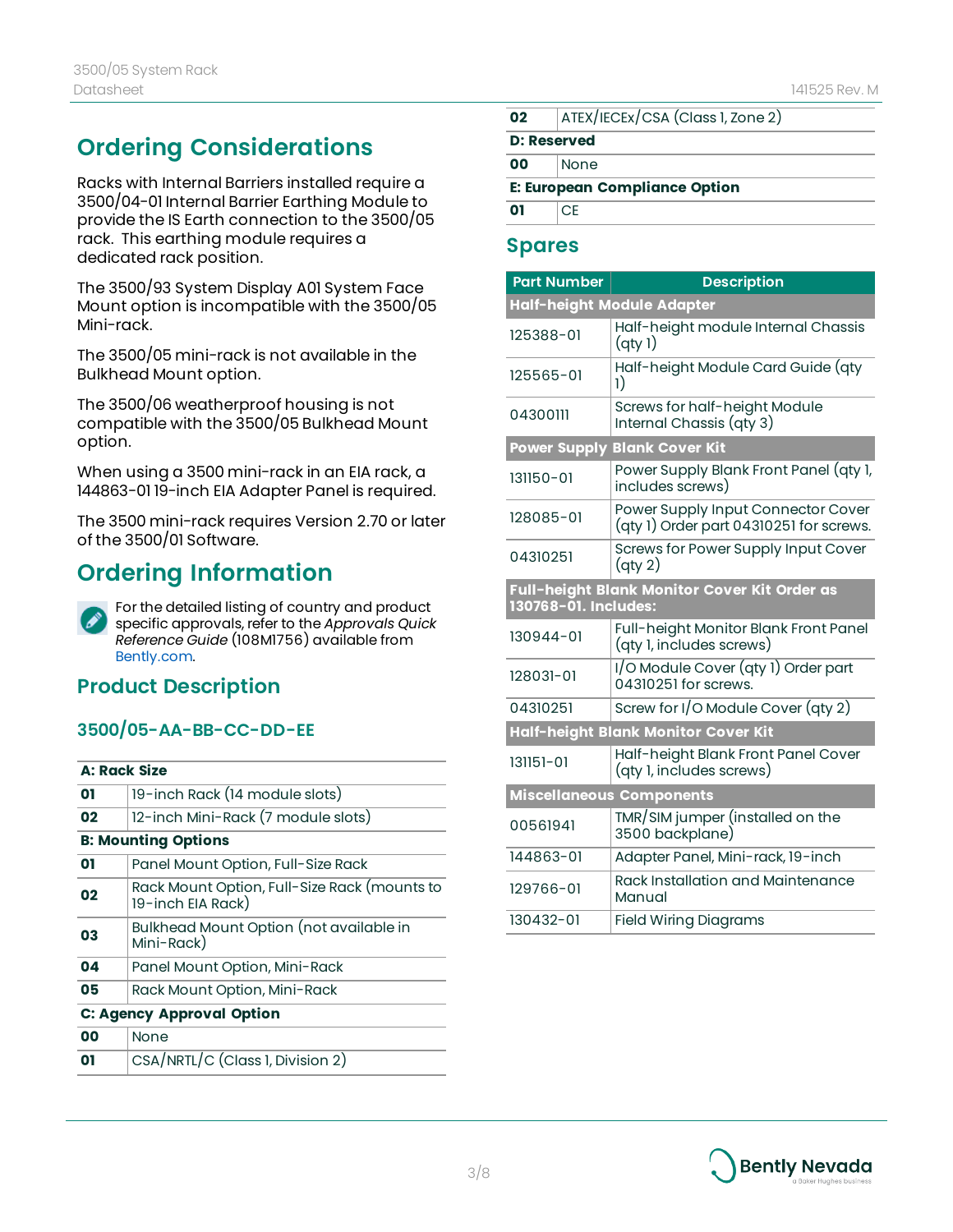# **Figures and Drawings**



- 1. 265.94 mm (10.470 in.)
- 2. 482.60 mm (19.000 in.)
- 3. 441.96 mm (17.400 in.)
- 4. 246.38 mm (9.700 in.)
- 5. 349.25 mm (13.750 in.), 422.91 mm (16.650 inches) if used with internal barriers

#### **Figure 1: 3500 Full-Size rack mounting dimensions for the Rack and Panel Mount Configuration**



- 1.  $452.1 + (-1.5)$  mm  $(17.80 + (-0.06)$  in.)
- 2. 3.2 mm (0.125 in.) radius, maximum
- 3. 251.5 +/-1.5 mm  $(9.90 + / 0.60$  in.)
- 1.  $452.1 + (-1.5)$  mm  $(17.80 + (-0.06)$  in.)
- 2. 3.2 mm (0.125 in.) radius, maximum
- 3. 251.5 +/-1.5 mm  $(9.90 + / 0.60$  in.)



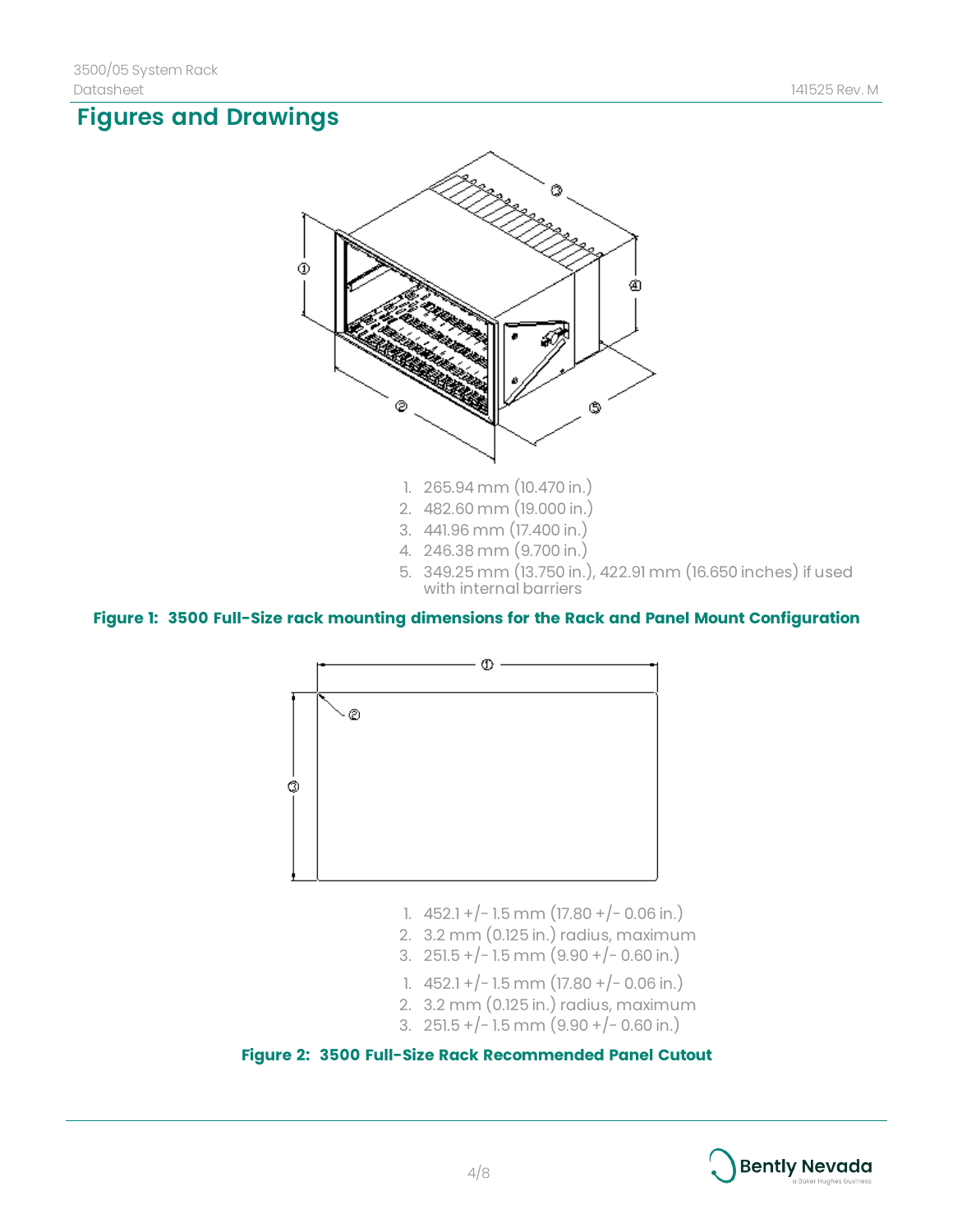

- 1. 10.470 inches (265.94 mm).
- 2. 12.000 inches (304.80 mm).
- 3. 10.400 inches (264.16 mm).
- 4. 9.700 inches (246.38 mm).
- 5. 13.750 inches (349.25 mm), 16.650 inches (422.91 mm) if used with internal barriers

**Figure 3: 3500 Mini-rack mounting dimensions for the Panel Mount Configuration**



- 1.  $274.3 + (-1.5)$  mm  $(10.80 + (-0.06)$  in.)
- 2. 3.2 mm (0.125 in.) radius, maximum.
- 3.  $251.5 + (-1.5)$  mm  $(9.90 + (-0.60)$  in



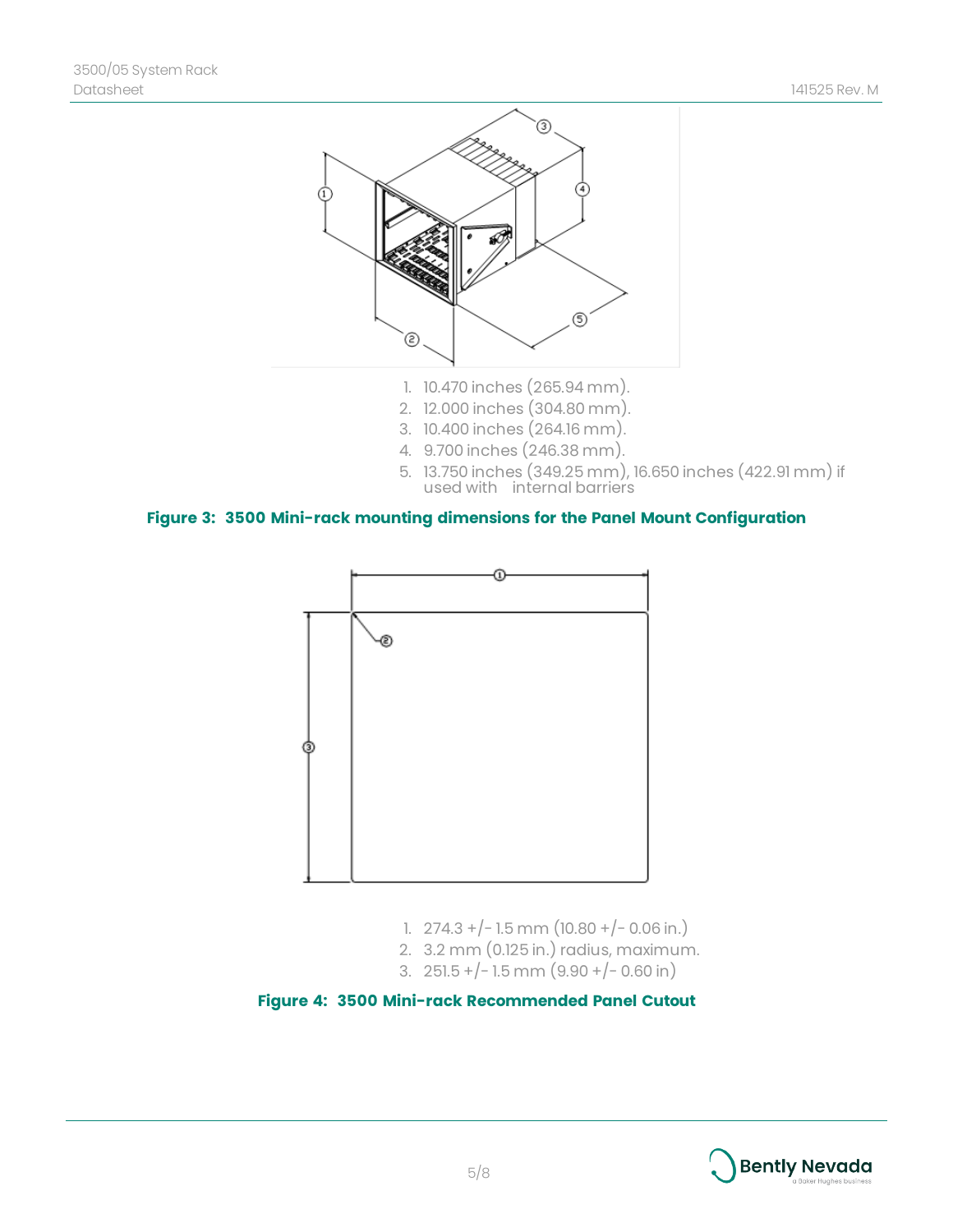

- 1. 3500 Mini-rack
- 2. Adapter Panel
- 3. Standard 19-inch EIA rack

**Figure 5: 3500 Mini-rack and Adapter Panel mounting to a 19-inch EIA Rack**

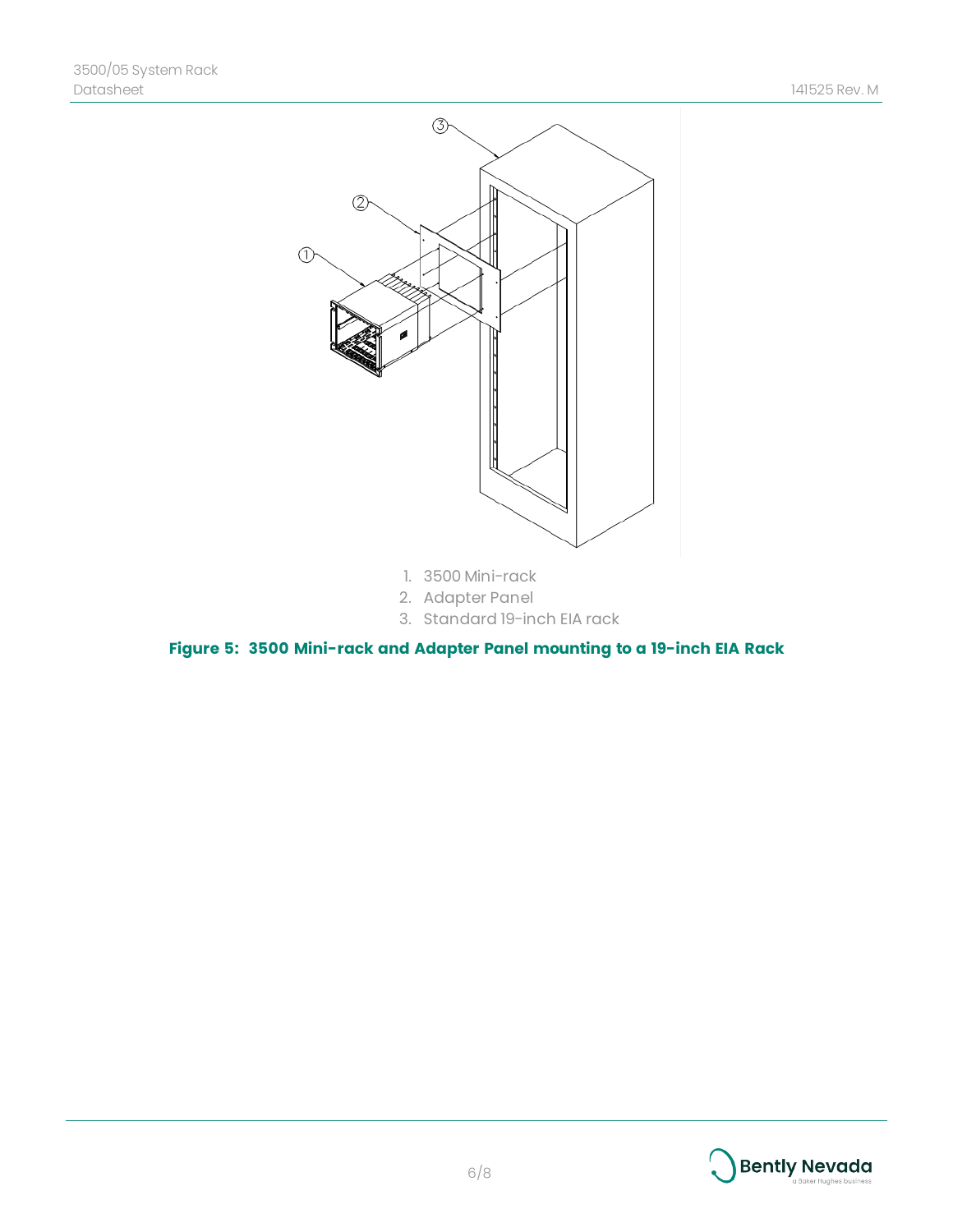

#### **Figure 6: Dimensions of a Bulkhead Mount 3500 rack**